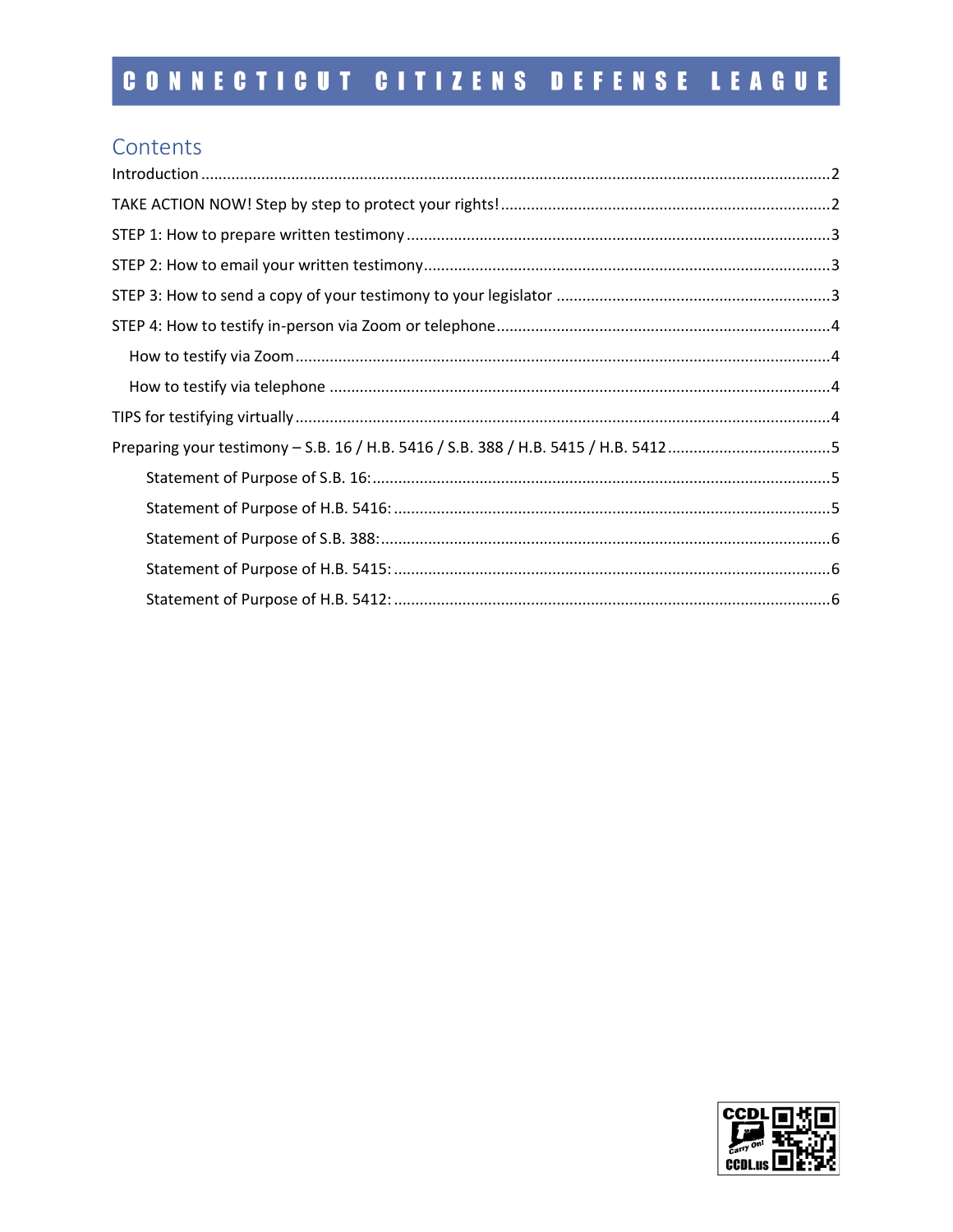# 2022 MARCH 14TH PUBLIC HEARING GUIDE

## <span id="page-1-0"></span>Introduction

This is your complete guide to the Connecticut General Assembly Judiciary Committee Public Hearing on Monday, March 14<sup>th</sup> at 10:00 A.M. The public hearing can be viewed via [YouTube Live](https://www.youtube.com/channel/UCaZ1ujQWzOqbtQaQp7ZBxbA) and may be broadcast live on [CT-N.com.](https://ct-n.com/)

### **Two ways to advocate for your rights at the public hearing.**

- **1) Email written testimony by 8 am, Monday, March 14, 2022 (earlier is better).**
- **2) Sign up in advance to [testify virtually](https://zoom.us/webinar/register/WN_ql66Qt7tTCGANmR2QRDQ5w) via Zoom or telephone.**

You do not need to be an expert to advocate for your rights.

A short simple email or testimony is fine.

## *If not you, then who? If not now, then when?*

*If you still have questions?* CCDL is here to assist you.

Contact CCDL's Legislative Coordinator Ray Bevis at [legislative@ccdl.us](mailto:legislative@ccdl.us) *or* (860) 800-CCDL



# <span id="page-1-1"></span>TAKE ACTION NOW! Step by step to protect your rights!

- **[STEP 1](#page-2-0)** Prepare your written testimony (preferably in Word or PDF format)
- **[STEP 2](#page-2-1)** Email your written testimony to: [judtestimony@cga.ct.gov](mailto:judtestimony@cga.ct.gov)
- **[STEP 3](#page-2-2)** cc: your testimony to *your state* Senator and Representative. [Find your Legislator](https://www.cga.ct.gov/asp/menu/cgafindleg.asp)
- **[STEP 4](#page-3-0)** If you can[, testify via zoom](https://zoom.us/webinar/register/WN_ql66Qt7tTCGANmR2QRDQ5w) or telephone

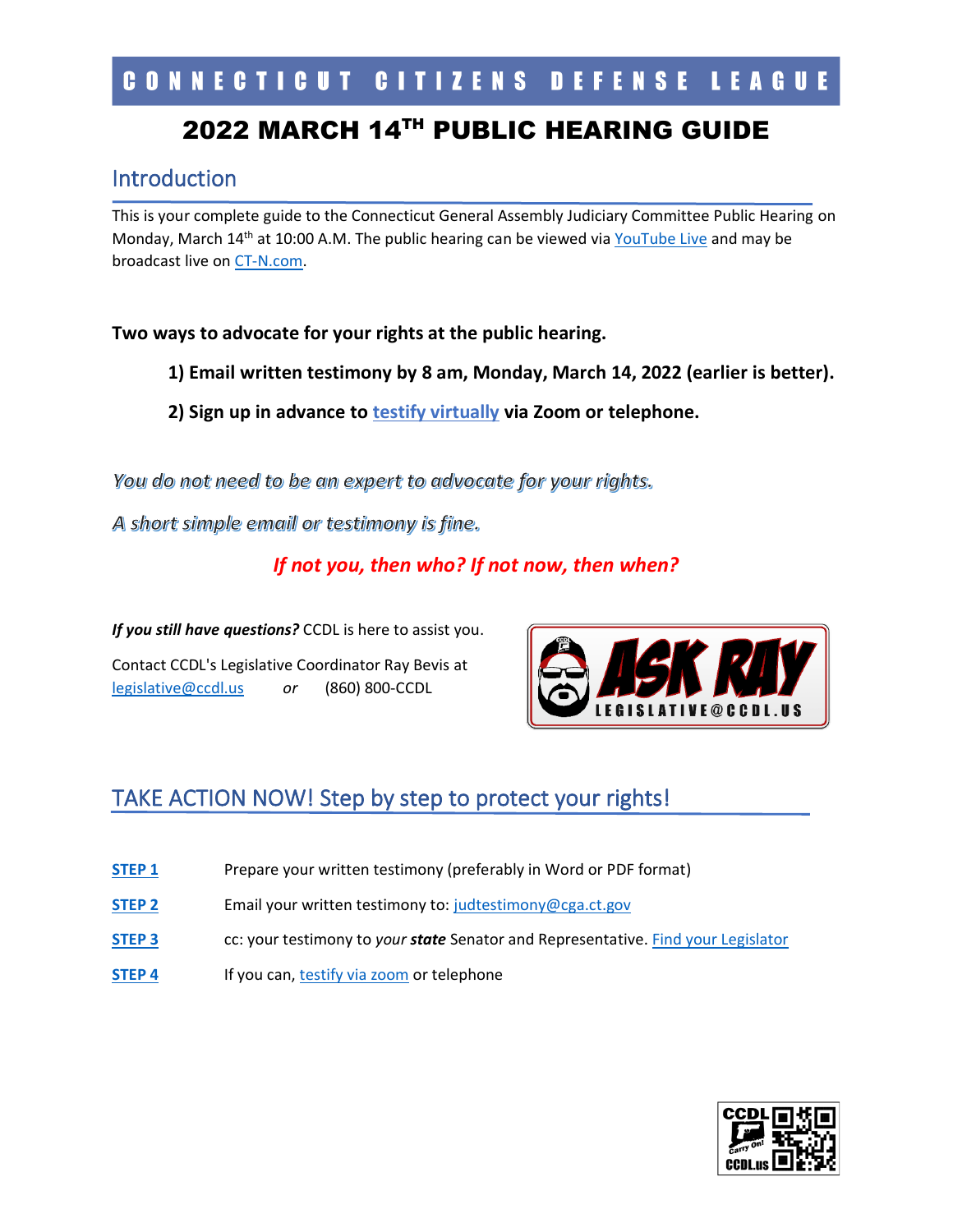## STEP 1: How to prepare written testimony

- <span id="page-2-0"></span>• Keep it short, to the point and polite. Try to limit your testimony to one page
- Be clear whether you oppose or support the bills
- Give personal reasons why these bills are important to you
- Point out the effects these bills will have on you or groups of people
- Any testimony is better than none. Don't worry about the format
- [View Sample Testimony](https://ccdl.us/2022-action-alert---public-hearing-on-gun-bills)

## STEP 2: How to email your written testimony

- <span id="page-2-1"></span>• Email written testimony (preferably as a Word or PDF attachment) to the Judiciary Committee at: [Judtestimony@cga.ct.gov](mailto:Judtestimony@cga.ct.gov)
- Try to email your testimony at least 24 hours before the hearing, if possible

# STEP 3: How to send a copy of your testimony to your legislator

- <span id="page-2-2"></span>• To find your State Legislator's email address:
	- o Go to [Find your Legislator a](https://www.cga.ct.gov/asp/menu/cgafindleg.asp)t www.cga.ct.gov
	- o Select your Town, Street, and enter your house number
	- o Select 'Find'
	- o Click on their title to email them
	- o Let your legislator know you're a constituent that submitted testimony and if you signed up to speak at the public hearing

|                                                 | <b>CONNECTICUT GENERAL ASSEMBLY</b><br>State Capitol   Hartford, Connecticut 06106-1562 |                                    |                              |            | (Q) Quick Bill Search<br>Search Index   Clossary<br>SITE SEARCH |                    | <b>红</b> Employment<br>Friday, February 19, 2021<br>$\alpha$ |  |
|-------------------------------------------------|-----------------------------------------------------------------------------------------|------------------------------------|------------------------------|------------|-----------------------------------------------------------------|--------------------|--------------------------------------------------------------|--|
| Representation v                                | Committees v                                                                            | Offices v<br>Commissions v         | Session Items                | Statutes v | <b>Bill Info</b> v                                              | Associated v       | State Auditors                                               |  |
| C.G.A. / REPRESENTATION / FIND VOUR LEGISLATORS |                                                                                         |                                    |                              |            |                                                                 |                    |                                                              |  |
| Name (Web) $\div$                               |                                                                                         | Title (Contact)                    | <b>Find Your Legislators</b> |            |                                                                 | Party $\triangleq$ | Bills $\div$                                                 |  |
| Gale L. Mastrofrancesco                         |                                                                                         | State Representative, District 080 |                              |            |                                                                 | Republican         | 36 Bills                                                     |  |
| Rob Sampson                                     |                                                                                         | State Senator, District S16        |                              |            |                                                                 | Republican         | 146 Bills                                                    |  |
|                                                 |                                                                                         |                                    |                              |            |                                                                 |                    |                                                              |  |
|                                                 |                                                                                         |                                    |                              |            |                                                                 |                    |                                                              |  |
|                                                 |                                                                                         |                                    |                              |            |                                                                 |                    |                                                              |  |

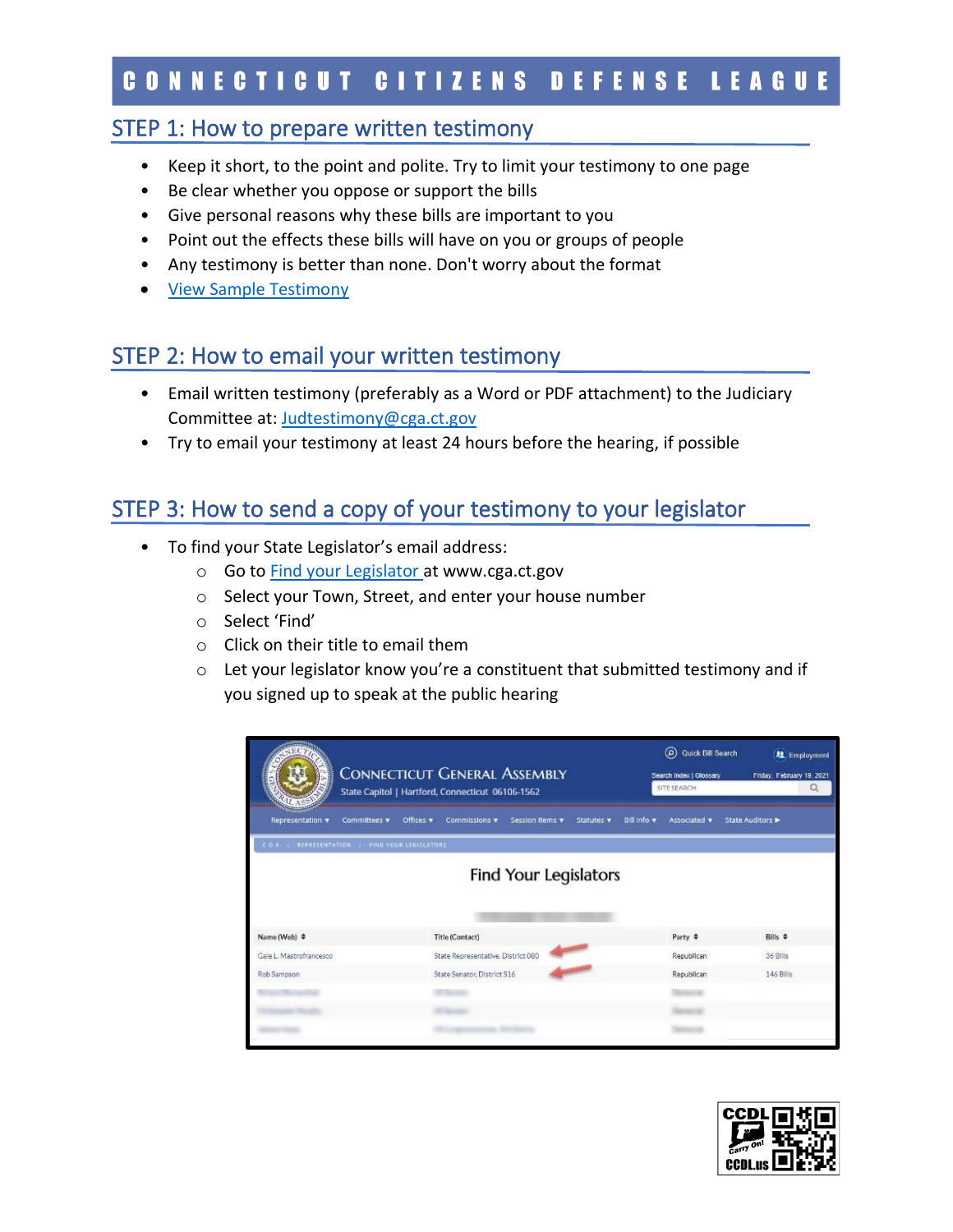## STEP 4: How to testify in-person via Zoom or telephone

#### <span id="page-3-0"></span>How to testify via Zoom

- To testify via Zoom *MUST register in advance* using th[e On-line Testimony Registration Form](https://zoom.us/webinar/register/WN_ql66Qt7tTCGANmR2QRDQ5w)
- Registration will close on Sunday, March 13, 2022 at 3:00 PM
- If you're unsure if you will be available to attend, register anyway, you can cancel later
- After you register you will receive a pending approval email
- Before the hearing you will receive an email with the Zoom login
- Speaking order will be posted on Judiciary Committee website on Sunday, March 13, 2022 at 6:00 P[M website](https://www.cga.ct.gov/asp/menu/CommDocTmy.asp?comm_code=jud&date=03/14/2022)
- Be sure to login into Zoom about 10-12 speakers ahead of you, some may not be present and will get passed moving you up
- Make sure to mute yourself until you are called
- When you are called, unmute yourself, turn on your camera and begin your testimony
- Introduce yourself clearly and the town in which you reside
- Be clear on your position and what bills you are testifying on
- You will have three minutes to speak
- When finished wait a moment to see if any legislators have questions

### <span id="page-3-1"></span>How to testify via telephone

- To testify by telephone, call the Phone Registrant Line at (860) 240-5255 leave your contact information and what bills you wish to speak on
- If registered to testify via telephone you will receive a call prior to when it's your turn to testify
- When it is your turn to speak begin your testimony
- Introduce yourself clearly and the town in which you reside
- Be clear on your position and what bills you are testifying on
- You will have three minutes to speak
- When finished wait a moment to see if any legislators have questions

### <span id="page-3-2"></span>TIPS for testifying virtually

- First time testifying? Have NO fear, it is your right and you won't be the only first timer
- CCDL is here for you. If you have any questions [email](mailto:legislative@ccdl.us?subject=Question%20about%20the%20Public%20Hearing) CCDL a[t legislative@ccdl.us](mailto:legislative@ccdl.us)
- Make sure yo[u registered](https://zoom.us/webinar/register/WN_ql66Qt7tTCGANmR2QRDQ5w) in advance
- State your name and town for the record
- Be clear on your position and what bills you are testifying on
- Testimony is recorded and part of the public record
- Make it personal, tell your story and why this important to you
- If asked a question be polite and direct
- If you don't know the answer, offer to research and get back to them
- Increase your bandwidth limit the number of devices connected to the internet
- Prepare materials in advance- print out what you want to say

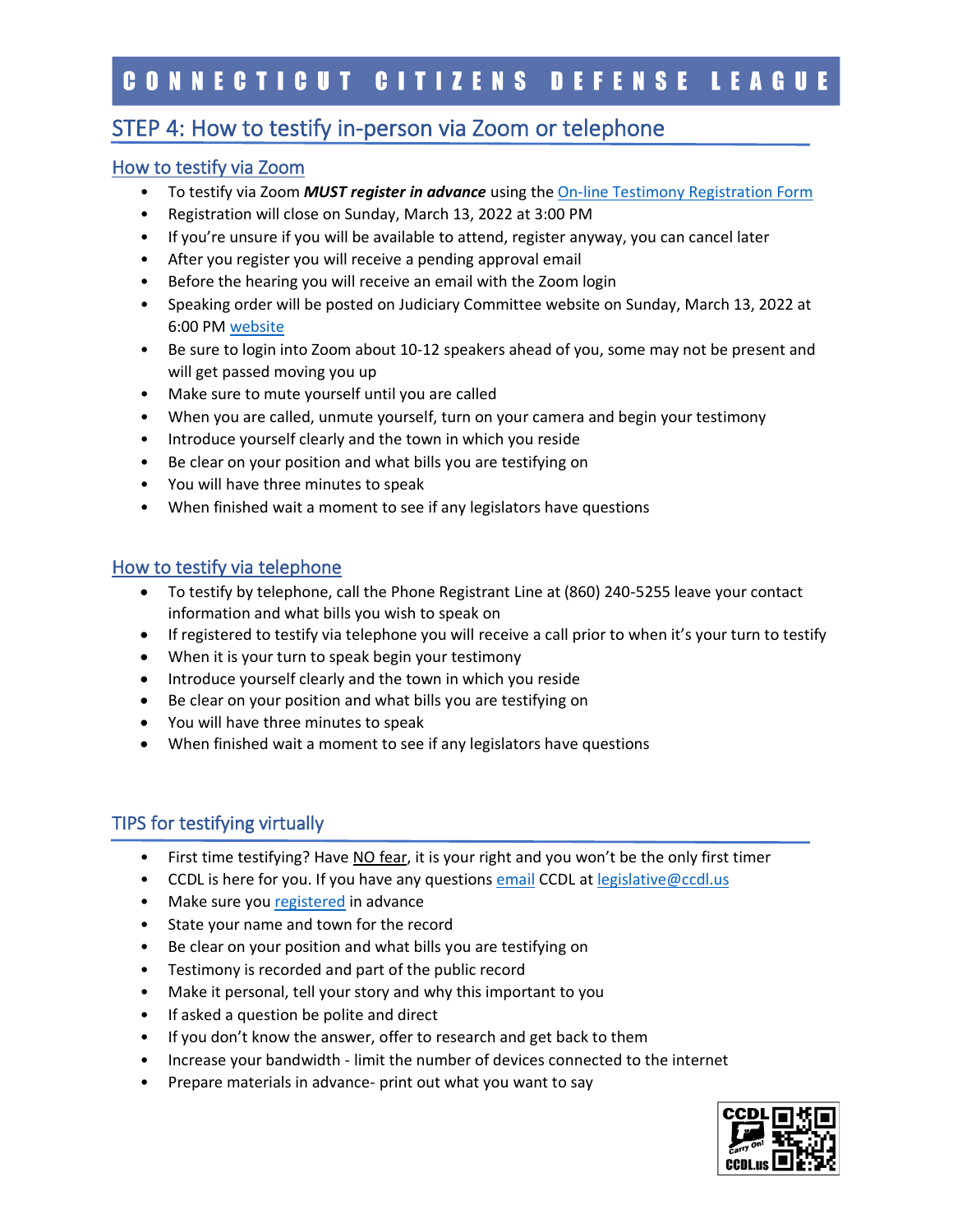## <span id="page-4-0"></span>Preparing your testimony – S.B. 16 / H.B. 5416 / S.B. 388 / H.B. 5415 / H.B. 5412

# **OPPOSE**

[S.B. 16 AN ACT ADDRESSING GUN VIOLENCE AND JUVENILE CRIME](https://www.cga.ct.gov/asp/cgabillstatus/cgabillstatus.asp?selBillType=Bill&which_year=2022&bill_num=16)

#### <span id="page-4-1"></span>Statement of Purpose of S.B. 16:

To implement the Governor's budget recommendations by:

- **(1)** Gun registration for firearms without a serial number or identify mark
- **(2)** Ban on sale of receivers, lowers, "other" firearms, Pistol braces, Stabilizing braces
- **(3)** Ban .22 rimfire rifles with detachable magazine and ONE feature
- **(4)** Ban Pre-Ban (1994) semi-auto riffles
- **(5)** Creates 'Gun Free Zones' In any municipal or state building, on any bus, train or ferry, within 75 feet of any polling place.
- **(6)** No firearms can be shown, displayed or visible, within 250 feet of at any demonstration
- **(7)** Show your permit on demand if asked by police even if they do not have reasonable suspicion of a crime. Stop & Identify law for legal gun owners.



#### <span id="page-4-2"></span>Statement of Purpose of H.B. 5416:

To limit the purchases an individual may make of pistols and revolvers over a short period of time.

**(1)** No person, firm or corporation shall sell, deliver, or transfer more than one pistol or revolver to any individual during a thirty-day period